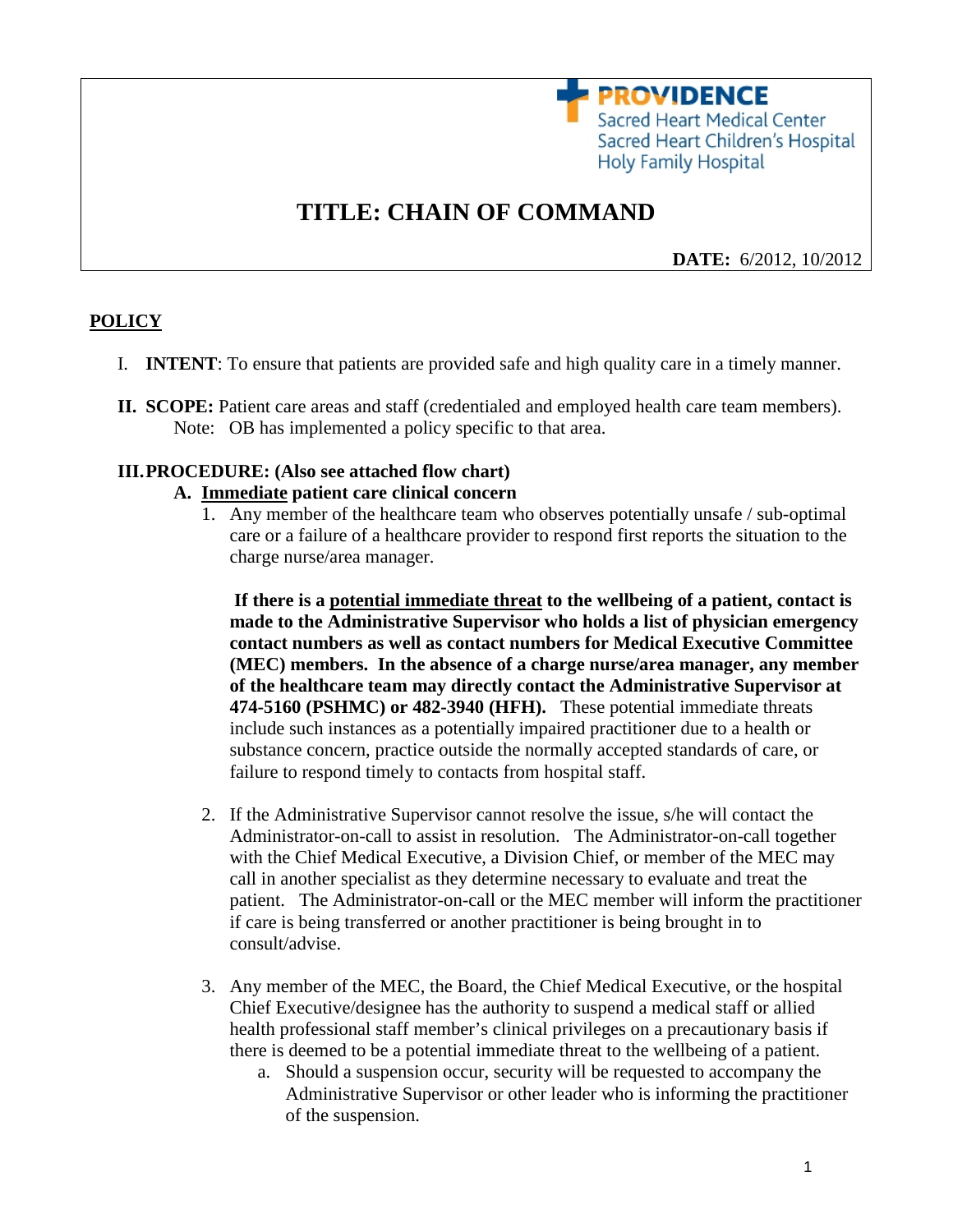- b. If the suspended practitioner is an allied health professional, their sponsor or alternate will be immediately notified to assume patient care responsibilities.
- c. If suspension occurs, the Medical Staff Director will be notified and will initiate the process identified in the Medical Staff Bylaws/Fair Hearing Plan.
- d. If suspension has occurred, the Administrative Supervisor will assure the patient/family is notified of the physician or group assuming patient care.

# **B. Non-immediate patient care concerns**

Concerns regarding treatment, communication, or responsiveness which do not pose an immediate safety concern are handled through the normal chain of command. (Concerned staff member→charge nurse/area manager→Director

 $\rightarrow$ Vice President.) Each immediate supervisor attempts to resolve the issue or reports to the next level of authority.

If the issue cannot be resolved by the Vice President, the Medical Director, Department Chair, Division Chief, or Chief Medical Executive may be consulted to assist in resolution as needed.

## **C. Documentation**

Medical record documentation must be factual, objective, and must not express personal staff opinions or comments. Care provided to the patient and interactions taken on the patient's behalf are documented.

A Quantros report must be submitted by the Administrator-on-call if s/he is not able to immediately resolve issues regarding credentialed staff.

*Approved PSHMC MEC 9/12; PHFH MEC 10/12*

# *SEE FLOW CHART BELOW*